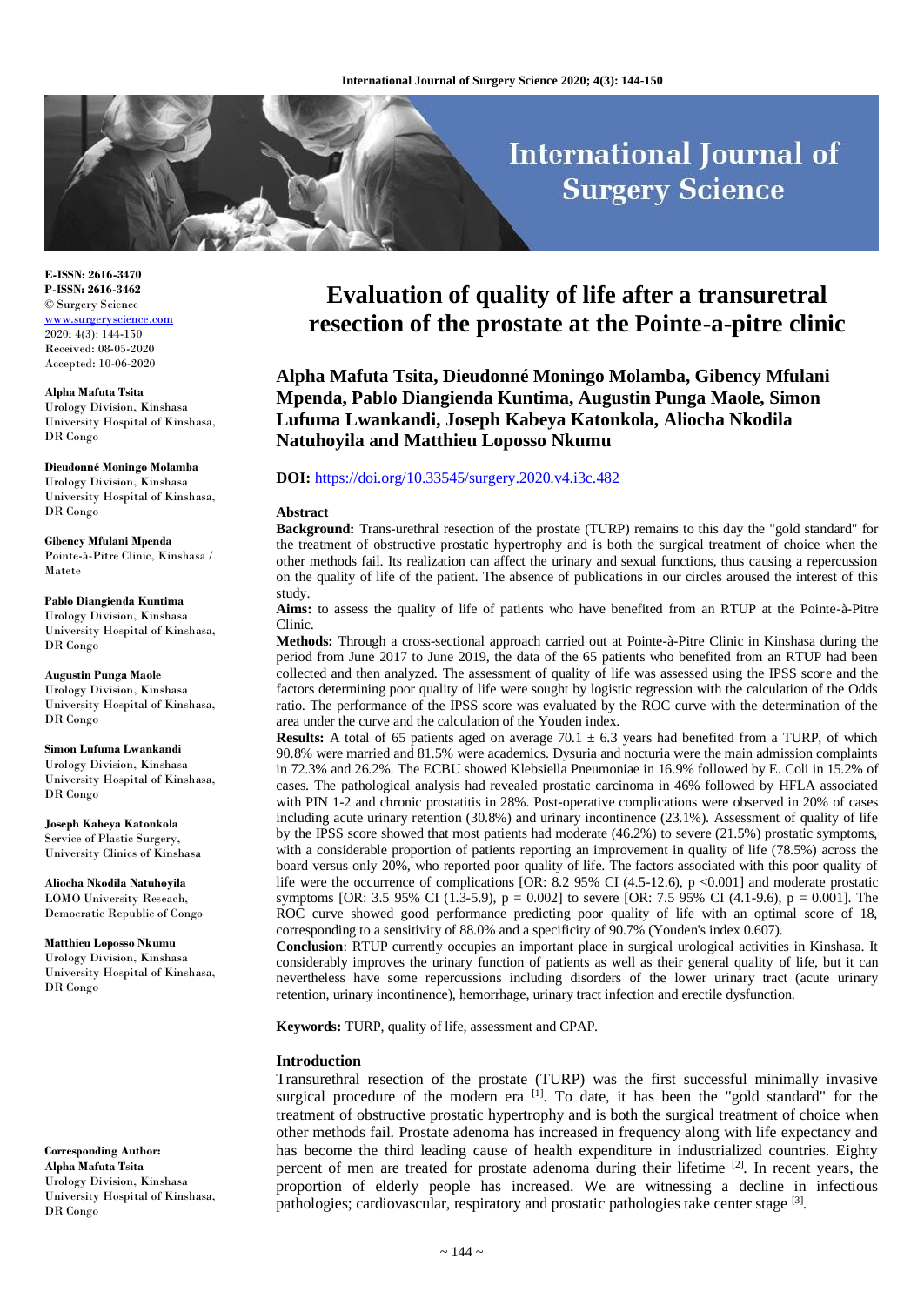TURP for the surgical treatment of BPH is an alternative to upper adenomectomy  $(AVH)$  <sup>[2, 3]</sup>. It has demonstrated its effectiveness and safety in use, even with anticoagulant (4-6). This is a technique that reduces the risk of bleeding, the duration of the catheterization and the average length of stay without any difference in effectiveness compared to the AVH  $[4, 5, 7, 8, 9, 10]$ . Studies have shown a reduction in the post-operative retention rate or even overall complication  $[7, 11]$ .

The instruments are introduced retrograde into the urethra; the prostate is removed in the form of chips which are analyzed in order to detect possible cancer. The advantages of RTUP are indisputable for the patient: it is less decrepit than laparotomy performed at any age; the absence of incision, less cosmetic damage; shorter hospital stay; short survey time, postoperative comfort; lower cost (3); a rapid resumption of activities; thus the return home is made within 5 to 6 days following the surgical intervention.

However, in view of the anatomical position of the prostate and its proximity to important structures such as neurovascular bundles and internal and external urinary sphincters, these can be affected during resection. The disruption of urinary continence and sexual function will affect the patient's quality of life with a significant psychological impact [4, 5]. Nowadays, quality of life is at the heart of the concerns of all health professionals (doctors, nurses, rehabilitators, psychologists, etc.) who work in hospital or extra-hospital environments. In the current concept of care in industrialized countries, it is no longer enough to treat the patient medically, ad integrum recovery is the priority of all healthcare providers [6].

During previous consultations, the consensus committee, under the aegis of the WHO, recommended the use of the international score for symptoms of prostatism (IPSS) and quality of life assessment (QOL) as the scale official body for the evaluation of the symptoms of men suffering from voiding disorders (symptoms of the lower urinary tract) and for whom an obstruction to bladder emptying is mentioned. The IPSS is based on the answer to seven  $\left[\begin{smallmatrix} 7 \end{smallmatrix}\right]$  questions assessing the severity of urinary symptoms. Responses are scored from 0 to 5. Each question allows patients to choose one of six responses that increasingly quantify the severity of the symptom. The total score can then be added from 0 to 35 points (asymptomatic to very symptomatic). The symptom score symbol is: IPSS [0-35]. The International Consensus Committee currently recommends the use of a single question to determine the impact of symptoms on the patient's quality of life. The answers to this question range from "satisfied" to "very bored" rated from 0 to 6 points <sup>[8]</sup>. The symbol for the quality of life response is  $QDV = [0-6]$ . The symptomatic state of the patient can then be summarized by  $IPSS = [0-35]$ ,  $ODV = [0-6]$ .

Several European studies having evaluated the quality of life of patients after surgery have reached identical conclusions [3, 4, 5, 6]. This is the case of a French study, which estimates that more than one million men over the age of 50 have benign prostatic hyperplasia (BPH); very rarely the life-threatening is threatened, but can affect the quality of life of patients. However, in Africa, more particularly in the DRC, RTUP has emerged since 1970, but there are very few studies that have been interested in assessing the fate of patients benefiting from this technique. However, today it seems to be performed in most hospitals in the city of Kinshasa. The purpose of this study is to assess, on the basis of scores validated by the WHO, the quality of life of patients after an RTUP at the Pointe-à-Pitre Clinic in order to contribute to the improvement of patient management.

#### **Methods**

#### Nature, setting and period of study

This is a cross-sectional study, which took place at the Pointe-à-Pitre Clinic, a clinic specializing in Urology and General Surgery, located in Kinshasa. It covered the period from June 2017 to June 2019, i.e. a period of 2 years.

Population and sampling

The outcome measure was the achievement of TURP in patients with symptomatic BPH resistant to medical treatment, complicated BPH or obstructive prostate cancer. We selected 97 files of patients having benefited from a TURP among which 65 had met the inclusion criteria.

Data collection technique and variables of interest

The data used in this study were collected by the systematic review of the medical records of patients who had undergone a TURP at the Pointe-à-Pitre Clinic as well as by questioning the patients during their appointments. The records of these patients were collected consecutively using a pre-established file

The TURPs were performed according to the standardized resection technique derived from the Nesbit technique [12]. The material used was a Storz or Olympus ch 27 resector, with bipolar current. The irrigation fluid was 0.9% saline. The shavings were systematically sent in their entirety to the pathology laboratory.

The quality of life of patients after a TURP was assessed using the IPSS score items. The quality of life questionnaires were given to patients during the preoperative and postoperative consultation. The average response time was 5-10 minutes. Each response was decoded according to the recommendation tables, then the averages of these responses were calculated for each area. This questionnaire consists of 7 items concerning urinary symptoms rated from 0 to 5 and generates a score ranging from 0 to 35, as well as a question relating to QOL. The meanings of the scores obtained are:  $0-7 =$  Not very symptomatic;  $8-19 =$ Moderately symptomatic and 20-35 = Severe symptoms.

The variables retained were; socio-demographic data (age, marital status, profession, level of education and funding for care); clinical data (admission complaints, medical and surgical history); data related to RTUP (Type of RTUP, duration of resection, duration before ablation of the probe, quality of urination after ablation of the probe, possible complications, weight of the prostate, maximum flow rate, post- voiding, postoperative, short and long term complications and type of anesthesia), paraclinical data (PSA level, ECBU, Ultrasound, Debimetry and Anatomopathology) and elements of the IPSS score.

Data processing and analysis

Data was entered using Microsoft Excel 2013 software and analyzes were performed using SPSS 22.0 software.

A simple descriptive analysis was performed on the entire study population. The results are expressed as the mean  $\pm$  standard deviation for the quantitative variables or as a percentage with the 95% confidence interval for the qualitative variables.

Pearson's chi-square test or Ficher's exact test was performed to compare the percentages. Student's T-test compared the means.

The quality of life of the patients was assessed by the IPSS score. Logistic regression had identified the determinants of poor quality of life with the calculation of the Odds ratio. The performance of the IPSS score was evaluated by the ROC curve with the determination of the area under the curve (efficient test if the air under the curve is greater than 50%). For all the tests carried out, the value of  $p \le 0.05$  was the threshold of statistical significance.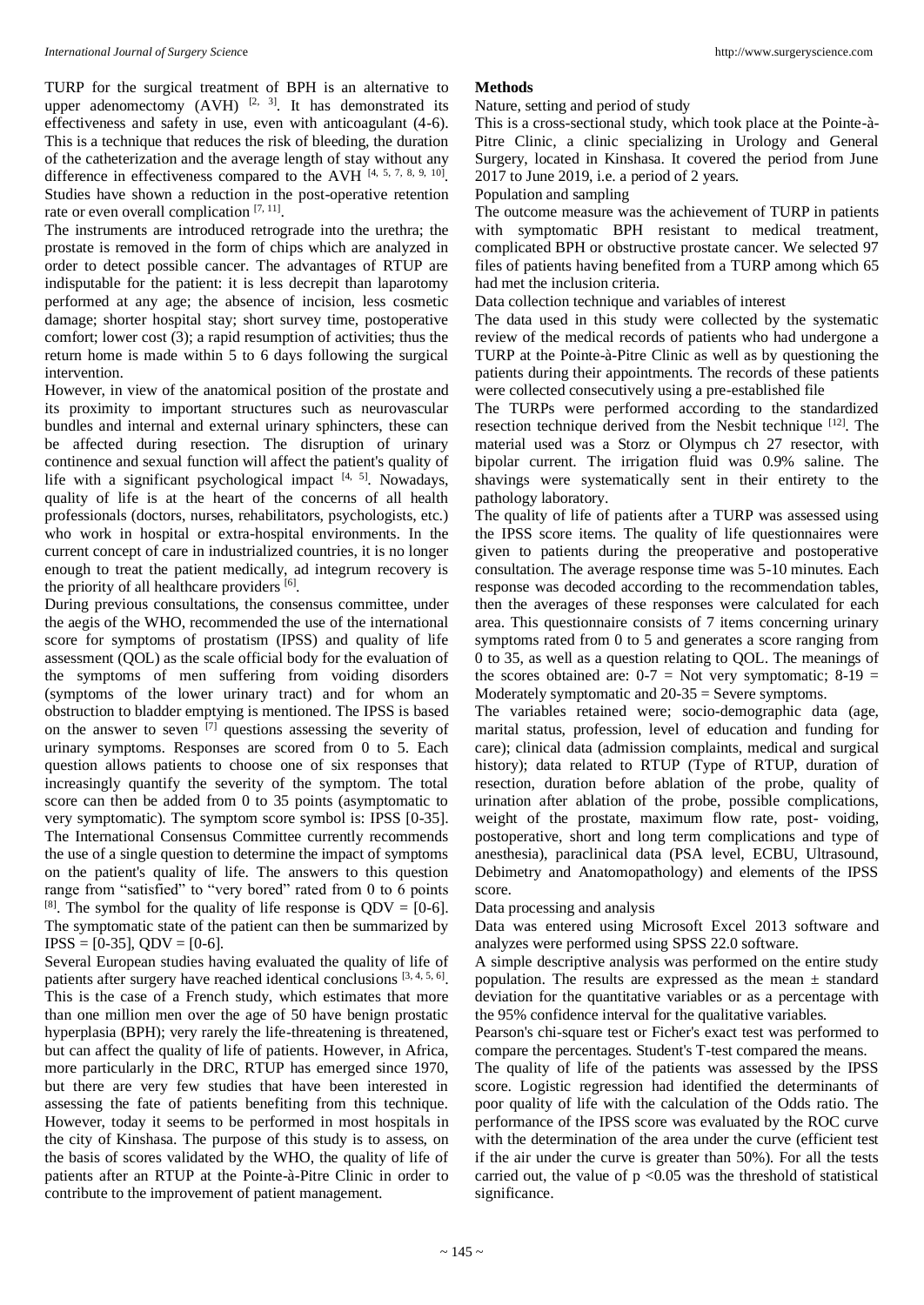# **Ethical considerations**

The collection of data and their transcription had respected the principle of confidentiality. The use of the results of this study is limited to the strict exploitation linked to its objectives.

# **Results**

Sociodemographic data of patients who have benefited from a TURP

The socio-demographic data of the patients are illustrated in Table 1. The average age of the patients was  $70.1 \pm 6.3$  years with a predominance of patients in the age group over 70 years (53.8%). The majority of these patients were unemployed (46.2%). They had a university education (81.5%) with secure funding in the majority of cases (86.2%).

**Table 1:** Socio-demographic data of patients operated from TURP to CPAP

| <b>Variables</b> | Effectif $(n=65)$     | $\frac{0}{0}$ |  |  |  |
|------------------|-----------------------|---------------|--|--|--|
| Age              |                       |               |  |  |  |
| Mean $\pm SD$    | $70.1 \pm 6.3$        |               |  |  |  |
| $<$ 60 years     | 5                     | 7.7           |  |  |  |
| $60-69$ years    | 25                    | 38.5          |  |  |  |
| $\geq$ 70 years  | 35                    | 53.8          |  |  |  |
|                  | <b>Marital</b> status |               |  |  |  |
| Married          | 59                    | 90.8          |  |  |  |
| No married       | 6                     | 9.2           |  |  |  |
|                  | <b>Profession</b>     |               |  |  |  |
| official         | 17                    | 26.2          |  |  |  |
| Unemployed       | 30                    | 46.2          |  |  |  |
| Independent      | 18                    | 27.7          |  |  |  |
| Level of study   |                       |               |  |  |  |
| Secondary        | 12                    | 18.5          |  |  |  |
| University       | 53                    | 81.5          |  |  |  |
| <b>Funding</b>   |                       |               |  |  |  |
| Secured          | 56                    | 86.2          |  |  |  |
| Insecured        | 9                     | 13.8          |  |  |  |

# **Clinical data of patients having benefited from a TURP**

As shown in Table 2, dysuria was the main complaint which motivated in the majority of cases the patients to consult, ie 72.3%. Hypertension was the most common medical history with 46.2%. The surgical history of RTUP and hernia repair was the most encountered in patients with each 15.4%.

**Table 2:** Distribution of patients operated on from TURP to CPAP according to admission complaints and medical and surgical history

| <b>Plaintes</b>          | Effectif $(n=65)$ | $\frac{0}{0}$ |  |  |
|--------------------------|-------------------|---------------|--|--|
| Dysuria                  | 47                | 72.3          |  |  |
| Nycturia                 | 17                | 26.2          |  |  |
| Pollakiuria              | 15                | 23.1          |  |  |
| <b>RUA</b>               | 14                | 21.5          |  |  |
| Polyuria                 | 7                 | 10.8          |  |  |
| Gross Hematuria          | 3                 | 4.6           |  |  |
| Mictalgia                | 3                 | 4.6           |  |  |
| Hypogastralgia           | 3                 | 4.6           |  |  |
| <b>Antécédents</b>       |                   |               |  |  |
| <b>HBP</b>               | 30                | 46.2          |  |  |
| Alcohol                  | 16                | 24.6          |  |  |
| Diabete millitus         | 11                | 16.9          |  |  |
| <b>TURP</b>              | 10                | 15.4          |  |  |
| Hernial cure             | 10                | 15.4          |  |  |
| Allergy                  | 9                 | 13.8          |  |  |
| Appendicectomy           | 5                 | 7.7           |  |  |
| Urinairy tract infection | 3                 | 4.6           |  |  |
| craniotomy               | $\overline{c}$    | 3.1           |  |  |

Paraclinical data of patients having benefited from a TURP ECBU was performed in 46 patients or 70.8%. Half of the results (50.0%) were pathological. The most common germ was Klebsiella pneumoniae in 19.6% followed by E. Coli in 15.2%.

The prostate volume was  $\geq 60$  g in 50.8%; with a post-voiding residue ≥66 ml in 50.8%. Pre and post operative Debimetry was performed in 6.2%.

The table shows that 76.9% of patients had had an anapath. Grade 4 / HT prostate carcinoma was more frequently encountered.

| <b>Table 3:</b> Distribution of patients operated on from TURP to CPAP    |
|---------------------------------------------------------------------------|
| according to the paraclinical examinations carried out and their results. |

| <b>Variables</b>                             | <b>Effectif</b> | $\frac{0}{0}$ |  |
|----------------------------------------------|-----------------|---------------|--|
| <b>ECBU</b>                                  | $(n=65)$        |               |  |
| Realized                                     | 46              | 70.8          |  |
| N <sub>o</sub>                               | 19              | 29.2          |  |
| <b>ECBU Results</b>                          |                 |               |  |
| Sterile                                      | 23              | 50.0          |  |
| Pathological                                 | 23              | 50.0          |  |
| <b>Germes</b>                                |                 |               |  |
| E. Coli                                      | 7               | 15.2          |  |
| Klebsiella Pneumoniae                        | 9               | 19.6          |  |
| Staphylocoque                                | $\overline{3}$  | 6.5           |  |
| Candida trachomatis                          | $\mathbf{1}$    | 2.2           |  |
| Enterobacter cloacal                         | 5               | 10.9          |  |
| Ultrasound                                   |                 |               |  |
| <b>Prostate Volume</b>                       |                 |               |  |
| $< 60$ g                                     | 32              | 49.2          |  |
| $\geq 60$ g                                  | 33              | 50.8          |  |
| Post voiding residuel                        |                 |               |  |
| $<66$ ml                                     | 32              | 49.2          |  |
| $>66$ ml                                     | 33              | 50.8          |  |
| Pre and post operative flow measurement      |                 |               |  |
| No                                           | 61              | 93.8          |  |
| Yes                                          | 4               | 6.2           |  |
| Anapath                                      |                 |               |  |
| N <sub>o</sub>                               | 15              | 23.1          |  |
| Yes                                          | 50              | 76.9          |  |
| <b>Anapath results</b>                       |                 |               |  |
| Prostate carcinoma grade 4 / HT              | 23              | 46.0          |  |
| HFLA / chronic aspecific prostatitis         | 13              | 26.0          |  |
| HFLA PIN 1-2 / chronic aspecific prostatitis | 14              | 28.0          |  |

# **Terms of the intervention**

All procedures were performed by an Urologist. The majority of interventions lasted more than 120 minutes. AR was the most widely used anesthesia (93.8%). Ten point eight percent of patients were transfused during the procedure (see Table 4).

**Table 4:** Procedures for the surgical intervention of patients operated from TURP to CPAP

| <b>Variables</b>                   | Effectif $(n=65)$ | $\frac{6}{9}$ |  |  |
|------------------------------------|-------------------|---------------|--|--|
| <b>Operator</b>                    |                   |               |  |  |
| Urologist                          | 100.0<br>65       |               |  |  |
| <b>Follow up time intervention</b> |                   |               |  |  |
| $< 60$ minutes                     |                   | 4.6           |  |  |
| $60-120$ minutes                   | 28                | 43.1          |  |  |
| $\geq$ 120 minutes                 | 34                | 52.3          |  |  |
| Type of anesthesia                 |                   |               |  |  |
| RA                                 | 61                | 93.8          |  |  |
| $AG+RA$                            |                   | 6.2           |  |  |
| Intraoperative transfusion         |                   | 10.8          |  |  |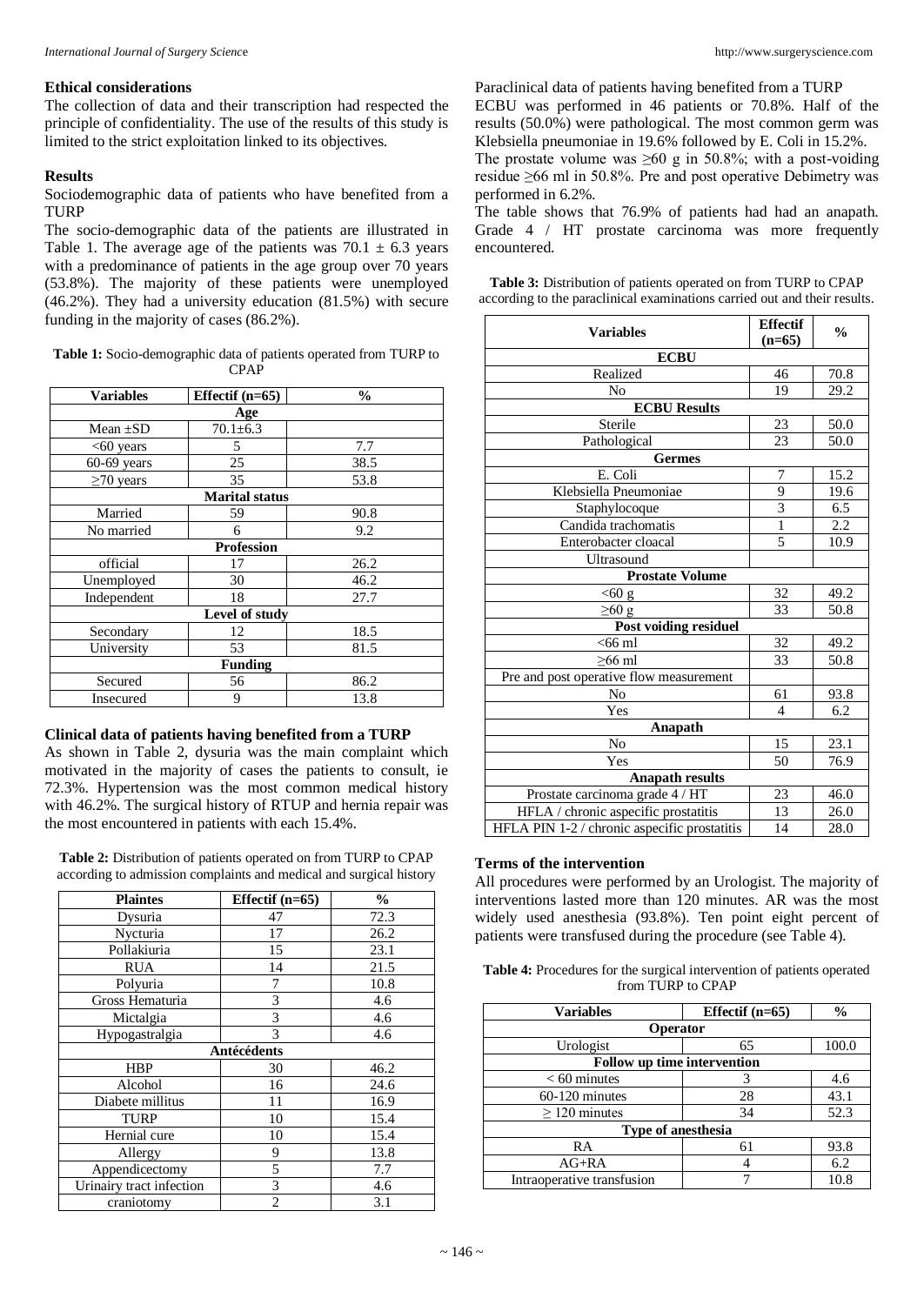### **Post-operative evolution of patients after RTUP**

Table 5 shows that 13 patients (20.0%) presented postoperative complications, including 3 deaths (4.6%). Acute urinary retention was the most observed complication in 30.8%.

**Table 5:** Post-operative evolution of patients having benefited a TURP in CPAP

| <b>Evolution</b>              | Effectif $(n=65)$ | Pourcentage (%) |  |  |
|-------------------------------|-------------------|-----------------|--|--|
| <b>Operating suites</b>       |                   |                 |  |  |
| Simple                        | 52                | 80.0            |  |  |
| Complicated                   | 13                | 20.0            |  |  |
| <b>Types of complications</b> |                   |                 |  |  |
| <b>RUA</b>                    |                   | 30.8            |  |  |
| Urinary incontinence          | 3                 | 23.1            |  |  |
| Hémorrhage                    | 2                 | 15.4            |  |  |
| Urinary tract infection       | $\mathfrak{D}$    | 15.4            |  |  |
| Erectile dysfunction          | っ                 | 15.4            |  |  |

Symptom assessment using the International Prostate Symptom Score (IPSS)

Figure 1 highlights that after evaluation 46.2% of patients had mild symptoms after the operation.



**Fig 1:** Assessment of symptoms according to the postoperative IPSS score of patients operated from RTUP to CPAP

# **Patient quality of life**

Figure 2 shows that twenty percent of the patients who

underwent PTRT had a poor quality of life



**Fig 2:** Evaluation of the quality of life of patients operated from TURP to CPAP

Detrminants of the poor quality of life of patients after a TURP Patients with complications were 8 times more likely to have a poor quality of life (OR 8.2). A severe IPSS score exposed the same risk (OR 7.5).

| <b>Table 6:</b> Determinants of poor quality of life in patients operated on |                   |  |  |
|------------------------------------------------------------------------------|-------------------|--|--|
|                                                                              | from RTUP to CPAP |  |  |

| <b>Ouality of life</b>  |          |                             |             |  |  |
|-------------------------|----------|-----------------------------|-------------|--|--|
|                         |          |                             | p-value     |  |  |
| <b>Poerating suites</b> |          |                             |             |  |  |
| 50(96.2)                | 2(3.8)   |                             |             |  |  |
| 2(15.4)<br>Complicated  | 11(84.6) | $8.20(4.54 - 12.64)$        | < 0.001     |  |  |
| <b>Score IPSS</b>       |          |                             |             |  |  |
| 29(96.7)                | 1(3.3)   |                             |             |  |  |
| 19(90.5)                | 2(9.5)   | $3.57(1.30-5.99)$           | 0.002       |  |  |
| 4(28.6)                 | 10(71.4) | $7.50(4.19-9.66)$           | 0.001       |  |  |
|                         |          | Good $(n=52)$ Poor $(n=13)$ | OR (95% CI) |  |  |

Performance of the IPSS score on the quality of life of patients Figure 3 shows an area under the curve of 0.857 [95% CI (0.709-1.00)], the value of the IPSS score in our study shows good performance predicting poor quality of life for patients with a score optimal of 18, corresponding to a sensitivity of 88.0% and a specificity of 90.7% (Youden's index 0.607).



**Fig 3:** Performance of the IPSS score on the quality of life of patients operated from RTUP to CPAP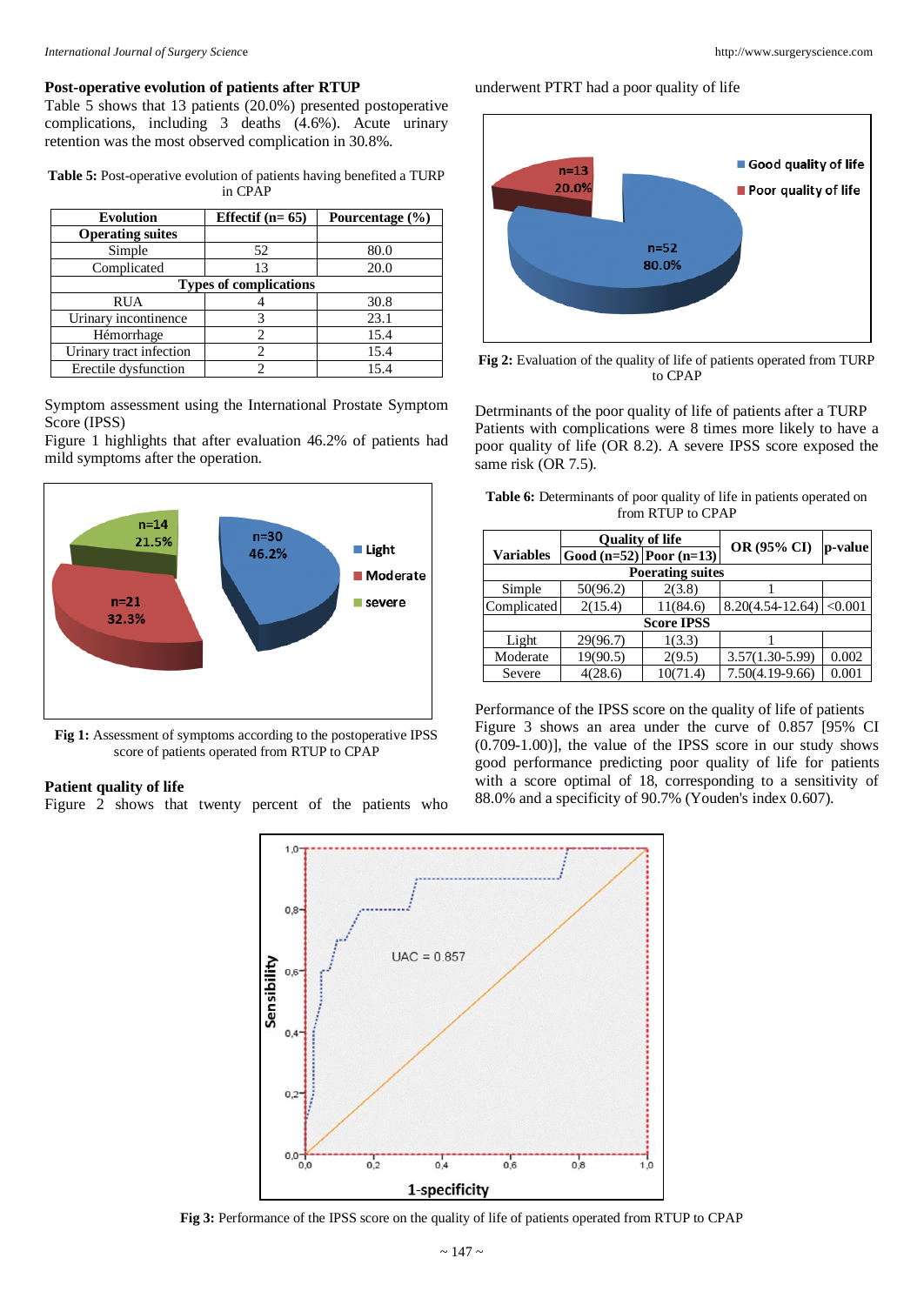#### **Discussion**

Poor prostate health begins, among other things, with benign prostatic hyperplasia, which causes voiding disorders in 50% of men over the age of 50. Among this population, twenty to forty percent of men over the age of 60 will undergo surgery. This study involved 65 patients who underwent RTUP as an alternative to AVH or failed medical treatment.

Regarding the socio-demographic data of patients, the present study found an average age of  $70.1 \pm 6.3$  years with a predominance of patients in the age group over 70 years  $(53.8\%)$ . These results are similar to those of other authors  $[14, 20]$ . These various findings confirm that benign prostatic hyperplasia and prostate cancer occur at a high frequency after the age of 50 [13, 14] .

The majority of patients were unemployed (46.2%). This differs from the observation made by BANO P, who reports a predominance of cultivators at 33.3% in his study on transurethral resection of the prostate (RTUP) in a saline environment [15]. This difference is related to the fact that in our environment cultivators generally classify themselves as unemployed because of the lack of organization in this sector of work.

This study further noted that eighty-one point five percent of patients were university educated. Indeed, the high level of education is an opportunity because it allows a better understanding of the factors of vulnerability and a better perception of the existing therapeutic modalities. Academics understand the different types of treatment, they wanted an alternative to the proposed AVH or they had heard of RTUP.

Funding for care was secure for the majority of patients (86.2%). This is justified by the cost of RTUP which is not accessible to the average Congolese.

In relation to the clinical data of the patients, the present series has shown that dysuria was the main complaint which motivated the consultation in the majority of cases. Our results differ from those of MINUCK M <sup>[16]</sup>, who finds in his study the UK in 90% and BANO P <a>[15]</a>, in his study on transurethral resection of the prostate (RTUP) in saline environment only finds pollakiuria as the main reason for consultation in 23 patients, or 33.3%. This difference is related to the fact that the patients consulted late in the first but earlier in the second.

This series has shown that hypertension is the most common medical history. On the other hand, RTUP and hernia repair were the most encountered surgical history in patients. Our observations are along the same lines as those of BANO P., who reports the prevalence of hypertension at 23.1% and inguinal or inguoscrotal hernia repair in 24.6% of cases [15]. As well as BAI F *et al* [17], Who note hypertension and diabetes mellitus.

Some RTUPs when they are sparse expose to early prostate regrowth in case of BPH. And if it is an unstabilized CaP, in its natural evolution again obstructs the prostatic urethra. As for the presence of the hernia, it is justified by the fact of the sentinel hernia following an intra-abdominal hyperpressure exerted to urinate in case of TUBA.

Most of our patients are in their 60s, hypertension is present, linked to social stress. It can also be indicative of kidney or heart disease.

The paraclinical data of our patients revealed that, the ECBU was carried out in 46 patients or 70.8% among which 50% had returned pathological. The most common germ was Klebsiella pneumoniae (19.6%) followed by E. Coli (15.2%). These findings are close to those of BANO  $P$ <sup>[15]</sup> and CISSE D<sup>[18]</sup>, which found Escherichia coli in 8.7% and 45.0% respectively.

As for the prostate volume, this study showed that it was in

50.8% greater than 60g. These observations differ from those of BANO P, which found in its study a prostate weight between 30.1-60 g (59.42%) with an average of 57.92 g  $^{[15]}$ . As well as CISSE D<sup>[18]</sup> which reports between 30-60 g in 57.4%, with an average weight of 57.7 ml. They are also similar to those of HOUDA H  $[19]$  which finds an average of 65 g as well as SEREY-EIFFEL S, which notes an average prostatic volume of 71.4 g [20] and BAI *et al*. [17]., 84, 85g.

This high weight which was found in our study is justified by the fact that the limit weight of 60 to 70g reported required for monopolar resection is only theoretical and does not apply to bipolar resection as performed at CPAP For our series, we have removed prostates of all sizes.

During this study, all procedures were performed by an Urologist. The majority of interventions lasted more than 120 minutes. Our duration is higher than that of FOURNIER *et al*., In their study on the complications of transurethral resection of the prostate in relation to the 100 cases found that the duration of the intervention varies between 20 and 105 minutes [21]. This high duration in our series is linked to didactic and coaching reasons for assistants (learning curve). It is linked to the fact that certain RTUPs have been associated with castration or treatment of inguinal or inguino-scrotal hernias and Cystorraphy.

This series revealed that the postoperative stay was on average 4.52 days ZANGO B reports a duration of 68-70 minutes [15]. Our results remain within the standards because the duration mentioned in the literature is 2 to 5 days. We also note that it often depends on the operator's assessment of the degree of hemostasis.

We noted that AR was the most common type of anesthesia (93.8%). Similar results are reported by BANO P (20), who made the same observation in 100% of patients and ZANGO B  $[22]$  in 75% of cases. In fact, since RTUP is pelvic surgery, RA is the most suitable. General anesthesia is often done during conversion or depending on the patient's comorbidities.

In relation to the post-operative evolution of patients, this study noted that out of the 65 RTUPs performed, 20% of the complications were observed within a median time of 5 (EIQ: 3- 7) days among which 3 deaths or 4, 6% mortality rate. The success rate was  $80\%$ . BANO P  $[20]$ , reaches the same conclusions with the simple operative suites within 48 hours in 87% of the patients and one case of death on the 2nd postoperative day (4%). As well as CISSE D (25), which found 92.5% of simple operating suites, ZANGO B [22], 88.2%, MINUCK M  $^{[16]}$ , 86%, Jonathan S  $^{[23]}$ , 84% of suites simple operating procedures.

This series also showed that acute urinary retention, urinary incontinence, hemorrhage, urinary tract infection and erectile dysfunction were the complications seen after TURP. Our results differ from those of MISRAI *et al*. who finds complications related to the equipment, including the excessive temperature of the irrigation serum which caused burns of the urethra and / or the bladder, and the intraoperative complications linked to the gesture, essentially rectal wounds [24]. They are also similar to those of FOURNIER *et al*., Who in their study on the complications of transurethral resection of the prostate in relation to the 100 report hemorrhage, acute retention of urine when the bladder catheter is removed, orchiepididymitis and urinary tract infection <sup>[21]</sup>. RUA dominates our complications because of postoperative prostate edema, incarceration of shavings and blood clots in the urinary catheter eyelets and subsequently urethral stenosis.

Regarding the assessment of symptoms according to the IPSS score, this study showed that after assessment, 21.5% of patients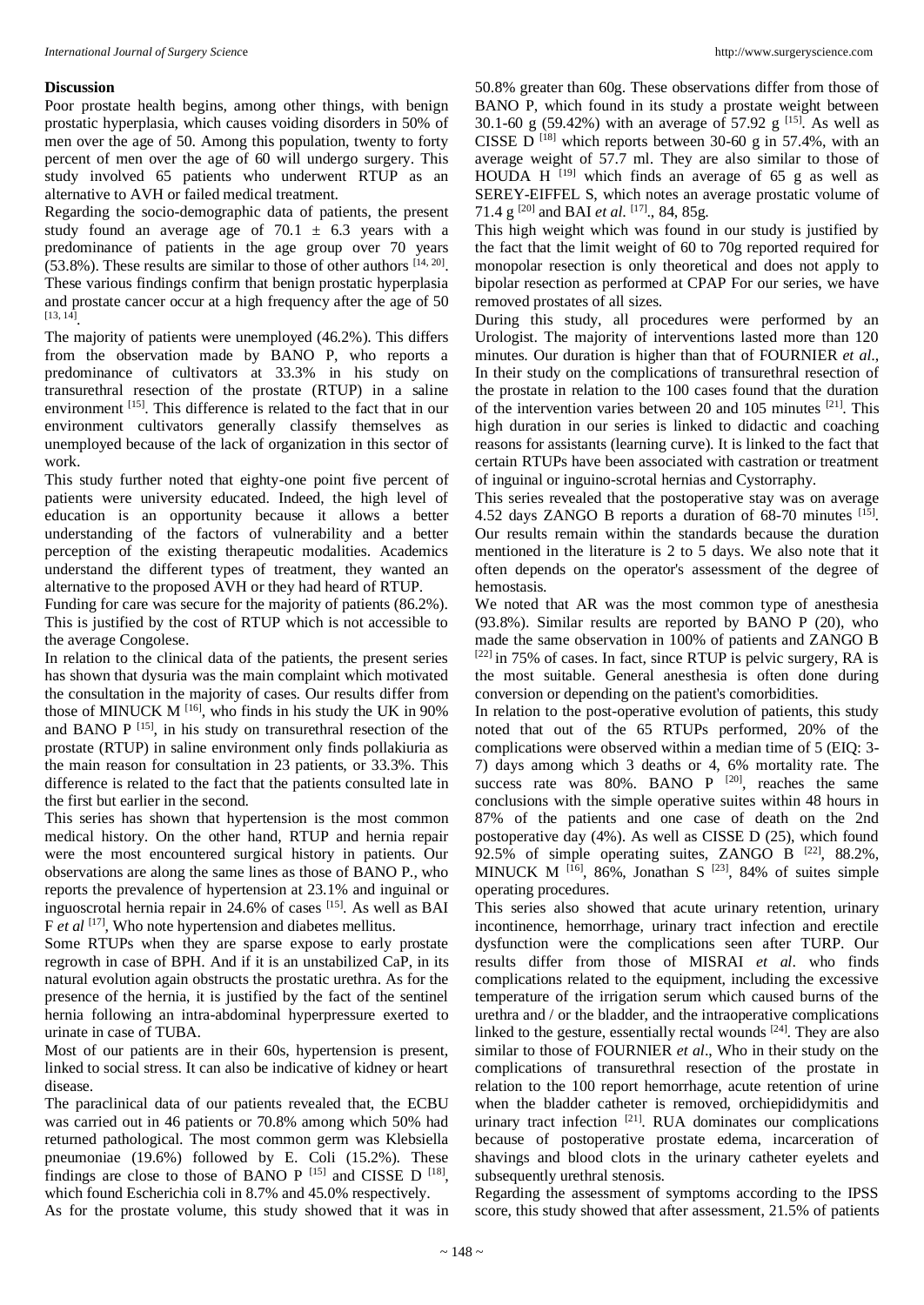had severe prostatic symptoms, 32.3% of moderate symptoms and 46.2% of mild symptoms. Or an improvement of 78.5%. Our results are in the same direction as those of authors like: MOUHTADI M, in his study on the fate of long-term patients after transurethral resection of the prostate which found an improvement in the IPSS score which went from 22.8167% before the intervention at 5.3833 at 1 year with an improvement of 76.4% [25]. Deliveliotis *et al*., On the other hand, in a Greek study evaluating the effect of prostate surgery on quality of life, note that resection does not induce a significant increase 2 years after treatment [26]. This difference is linked to the fact that the appreciation of the quality of life is also cultural and multidimensional. Some elderly patients have associated deficits that they wish to be resolved after an RTUP.

In relation to the quality of life of the patients, the study showed that 20% of the patients who underwent a TURP had a poor quality of life. Patients with complications had 8 times the risk of poor quality of life (OR 8.2), as well as those with moderate and severe symptoms (OR 3.57 and 7.5). These results are similar to those of the Iranian team of Hadi *et al* [27]. This team worked on elderly people with other comorbidities due to their poor quality of life as in the MOUHTADI M survey [25].

The performance of the IPSS score on the quality of life of the patients was assessed by the ROC curve, which showed an area under the curve of 0.857 [95% CI (0.709-1.00)], the value of the IPSS score in our study presents a good predictive performance of the poor quality of life of patients with an optimal score of 18, corresponding to a sensitivity of 88.0% and a specificity of 90.7% (Youden's index 0.607). Our results are similar to those of: Mouhtadi M [25], SALINAS *et al* [28], TUBARO and Vecchia [29] who also found that the high value of the IPSS score was directly linked to poor quality of life.

### **Conclusion**

TURP currently occupies an important place in urological surgical activities in Kinshasa due to its efficiency and advantages compared to AVH. The findings made through this study revealed a considerable improvement in patients' urinary function and their general quality of life. However, it has detected certain complications (acute urinary retention, urinary incontinence, hemorrhage, urinary tract infection and erectile dysfunction) with an impact on quality of life. Hence the interest of informed consent.

# **Conflict of interest**

No conflict of interest has been declared by the authors.

### **Author's contribution**

AMT, MLN and DMM designed, collected, interpreted, written and corrected the manuscript. ANN and GMM analyzed the data, read and corrected the article. JKK, APM, LL and PDK supervised, interpreted and corrected the article. All authors have read and approved the final version of the article.

# **References**

- 1. Michalak J, Tzou D, Funk J. HoLEP: the gold standard for the surgical management of BPH in the 21st Century. Am J Clin Exp Urol. 2015; 3(1):36-42
- 2. Lin YH, Hou CP *et al*. Transurethral resection of the prostate provides more favorable clinical outcomes compared with conservative medical treatment in patients with urinary retention caused by benign prostatic obstruction. BMC Geriatrics. 2018; 18:15
- 3. Traitement par laser de l'hypertrophie bénigne de la prostate

symptomatique-Rapport d'évaluation technologique. Haute Autorite de Sante, 2013.

- 4. Descazeaud A, Robert G, Delongchamps NB *et al*. Bilan initial, suivi et traitement des troubles mictionnels en rapport avec hyperplasie benigne de prostate : recommandations du CTMH de l'AFU. Prog Urol. 2012; 22:977-988.
- 5. Gratzke C, Bachmann A, Descazeaud A *et al*. EAU Guidelines on the Assessment of,Non-neurogenic Male Lower Urinary Tract Symptoms including Benign Prostatic Obstruction. Eur Urol. 2015; 67:1099-1109.
- 6. Formarier M. La qualité de vie pour des personnes ayant un problème de santé. Recherche en soins infirmiers. 2007; 1:88-94.
- 7. Drouin SJ, Rouprêt M. Hypertrophie bénigne de la prostate. EMC, 2010, 5-0690.
- 8. Kramer G, Mitteregger D, Marberger M. Is benign prostatic hyperplasia (BPH) an immune inflammatory disease ?. Eur Urol. 2007; 51:1202-16.
- 9. Layyous N. Système reproducteur mâle. Amman, 2011, 2- 73. Disponible sur: (http://layyous.com/fr/gynécologie/système-reproducteurmale.html).
- 10. Abdou C, Dubernard JM. Chirurgie de la prostate, III MASSON, edition, 2005.
- 11. Aquaviva JL, Geffrier C, DosquetP. et ses collaborateurs. Prise en charge diagnostique et thérapeutique de l'hypertrophie bénigne de la prostate.s.l. ANAES/Service des Recommandations et Références Professionnelles, Mars, 2003.
- 12. Paulhac P, Desgrandchamps F, Teillac P, Le Duc A. Traitement endoscopique de l'HBP. s.l. Encyclopédie médico-chirurgicale. 41-273.
- 13. Jones, Stephen J. The Complete Prostate Book: What Every Man Needs to Know, Amherst, NY: Prometheus Books. 2005; 21:383-386.
- 14. Gilbaugh JH. Men's Private Parts: A Pocket Reference to Prostate, Urologic, and Sexual Health, New York, NY: Simon & Schuster, 2002. (Book) RC 881 G539 2002.
- 15. Paul B. Résection transurétrale de la prostate (RTUP) en milieu salin dans le service d'urologie. Journal Afrique Urol. 2012; 21:383-386
- 16. Minick M. Complications arsing during transurethral resection of the prostate. Canad Anaes Soc J, vol 1, n°2, Oct, 1954, 8.
- 17. Fuding Bai, Sheng Feng, Congcong Xu, Zhen Xu, Jijun Chen MD, Yichun Zheng *et al*. Résection transurétrale versus énucléation de la prostate au laser holmium. Un essai prospectif randomisé comparant la génération de thrombine périopératoire et la fibrinolyse. Journal List Médecine (Baltimore) 2019; 98(15). avril PMC6485898
- 18. Cissé D. Contribution à l'introduction de la résection transurétrale de la prostate dans l'arsenal thérapeutique de la Clinique universitaire d'urologie du centre national hospitalier et universitaire Hubert Koutoukou Maga de Cotonou, mémoire, 2009-2010.
- 19. Oufkir H. le syndrome de résection transurétrale de la prostate « TURP syndrome » à propos de 134 cas, thèse de médecine n°38/10 Université SIDI MOHAMED BEN ABDELLAH, Faculté de médecine et de pharmacie ; FES, 2010.
- 20. Sophie SE. L'évaluation des complications et de la charge en soins dans les 24 heures suivant le traitement chirurgical de l'hypertrophie bénigne de prostate par photovaporisation